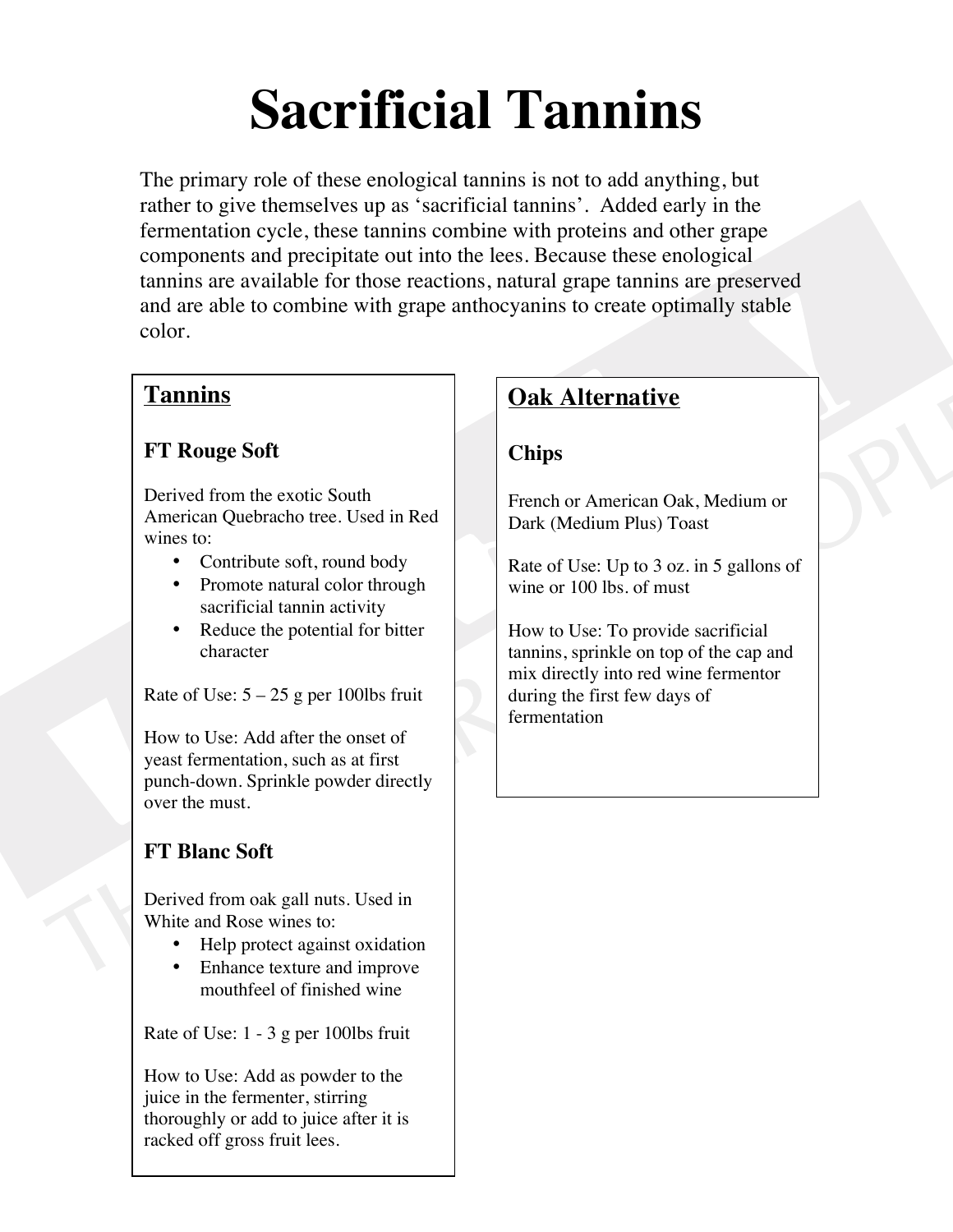# **Cellaring Tannins**

The cellaring tannins can play an important role in the development of wine throughout the aging period in the cellar. As with other tannins, they can help protect against oxidation during the storage period, as well as adding nuances of flavor and mouthfeel to wines that may not be aged in barrels.

## **Tannins**

## **Tannin Complex**

Derived from both traditional oak and the exotic South American Quebracho tree. Used in red wines to:

- Protect against oxidation during wine aging
- Enhance tannin structure
- Aid in color stability

Rate of Use:  $1 - 6$  grams per 5 gallons

How to Use: At the  $1<sup>st</sup>$  or  $2<sup>nd</sup>$  racking after primary fermentation, mix the powder into the wine as you transfer it.

# **Tannin Refresh**

Derived from un-toasted French oak. Because of its origin and method o production, it imparts a light oak nuance without smoky or toasty character. Used in White, Rose, and Red wines to:

- Protect against oxidation during wine aging
- Increase complexity of the finish
- Aid in color stability

Rate of Use: 1/2 - 4 grams per 5 gallons

How to Use: Wait until malolactic fermentation is completed before adding or if not undergoing ML, add at the end of primary fermentation. Mix measured dose with the wine during the first racking.

# **Oak Alternative**

# **Cubes**

French Oak, Medium or Dark (Medium Plus) Toast

Rate of Use: Up to 2 or 3 oz. in 5 gallons of wine or 8 oz. per 60-gal. barrel

How to Use: Add to carboys, tanks, or neutral barrels during aging. In about 3 to 6 weeks, you may rack off (or leave the cubes in until the next racking). Use of a nylon mesh bag that fits your aging container may maker removal easier.

# **Staves**

French or American Oak, Medium or Dark (Medium Plus) Toast: "Chain of Oak"

Rate of Use: Entire package of 17 staves equals 1/3 surface of a 60-gal. barrel

How to Use: String together staves with nylon zip ties and insert

# **Barrel**

French or American Oak

Rate of Use: One week per gallon of capacity

How to Use: Soak up, drain, fill with wine